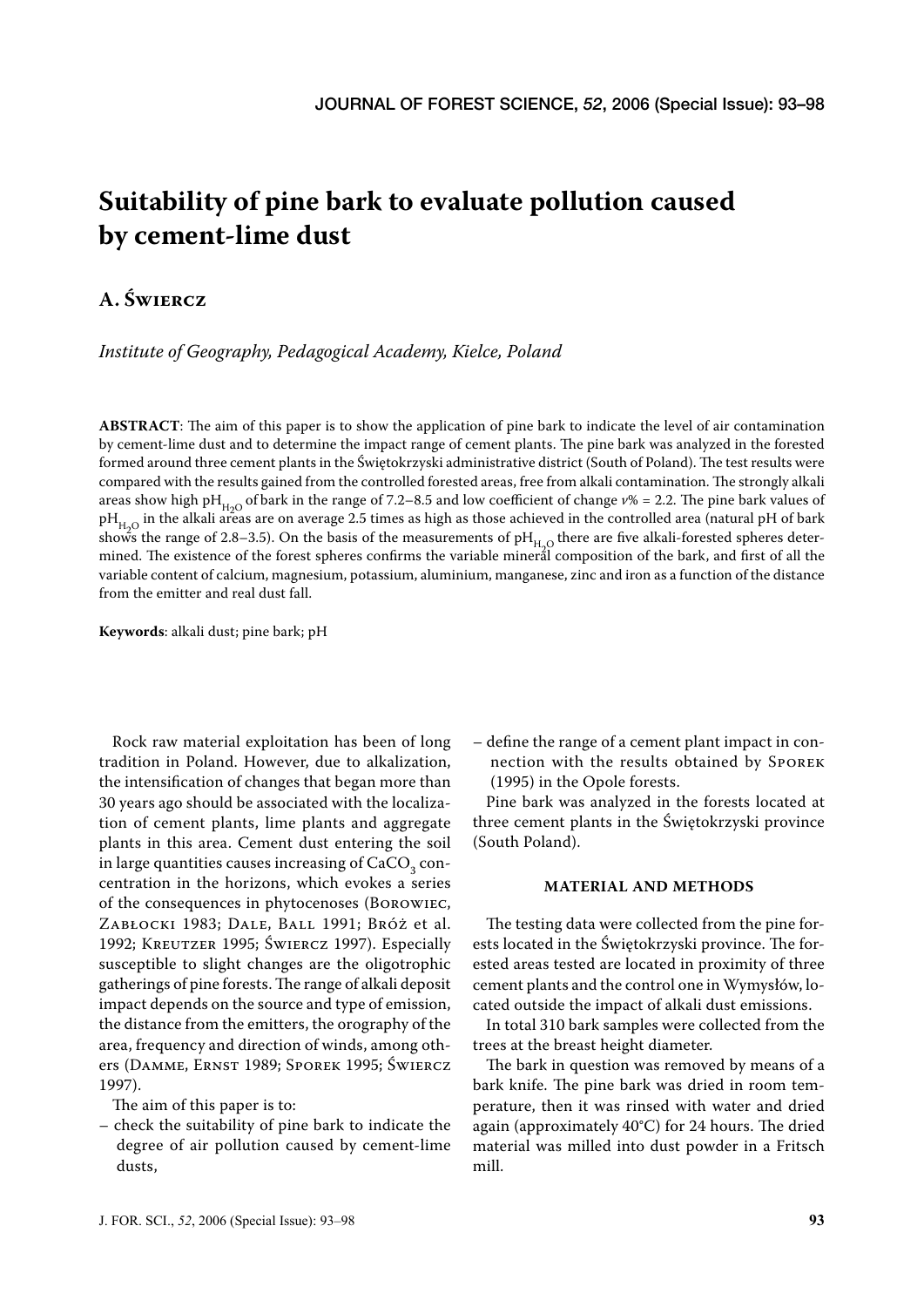From each sample 4 g of powdered bark were weighed and immersed in distilled water at the ratio of 1:10. After 48 hours the content of dilutions was mixed and  $pH_{H,O}$  determined by means of digital parameter.

The selected pine samples (55) were combusted in the electrical furnace at the temperature of approximately  $480^{\circ}$ C, and then after opening in HCl-HNO<sub>2</sub> (at the ratio of 3:1), metallic elements' content was determined by ICP-AES method with the use of Jobin-Yvon spectrometer, model JY 70 PLUS. The dependency between p $H_{H_2O}$  of the bark and the distance from the source of emission was analyzed by means of regression and linear correlation method. The results of the tests were compared with the results achieved in the control forested area free from alkali pollution.

#### **RESULTS AND DISCUSSION**

The control area was located in the region of the National Park at the settlement of Wymysłów. There are pine forests As. *Peucedano-Pinetum* (W. Mat. 1962) and *Leucobryo-Pinetum* (W. Mat. 1962) with pine trees at the age of 60–80, on rusty and podzolized soils (Systematics of Polish soils 1989). They are characterized by good healthy condition and proper growth without any clear anthropogenetic impact. The pine bark collected from 40 trees is characterized by natural  $pH_{H_2O}$  in the range of 2.81–3.47 and a low coefficient of variation  $V =$ 4.06% (Table 1). The separation of the tested characteristics amounts at 0.66 pH, the measurement average 3.29 pH $_{H_2O}$  while the modal amounts at 3,21. Such values are typical of the pine bark col-

Table 1. Statistic variation of  $pH_{H,Q}$  of bark at the tested areas

lected from the areas free from industrial emissions (BIAŁY 1983; SPOREK 1995; MIGASZEWSKI 2000; MIGASZEWSKI et al. 2001).

The alkalized areas were located around three cement plants: Sitkówka, Małogoszcz, Ożarów. Pine forests growing in the areas surrounding the cement plant show bad healthy condition. Although the pine trees subject to analysis are at the same age as those controlled ones they show slight annual growth and considerable tree top defoliation. The pine bark was collected from the total 270 trees growing within 300 m to 6 km from the cement plant (90 samples each in the area close to the cement plants located at Sitkówka, Małogoszcz and Ożarów).

The strongly alkalized areas are characterized by high pH<sub>H<sub>0</sub>O</sub> bark in the range of 6.53–8.5 (in the I and II spheres of the most intensified impact of the cement plant up to 1.5 km) and an extremely low coefficient of variation from *V* = 2.2% to 3.01% (Table 1). The distribution of  $pH_{H_2O}$  bark measurements is dextrorotary and shows that the measured value of 53% tested samples is within the range of 6.6–8.5 (Fig. 1), and the further 35% samples are within the range of 5.2–6.5 pH $_{H_2O}$  value. On this basis it is possible to draw conclusion about the transformation of the investigated forest ecosystems.

The fall of cement-lime dusts lowers with a growing distance from the pollution emitter, which is confirmed by the changed values of  $pH_{H_2O}$  of pine bark (Fig. 2).

The highest values of  $pH_{H_2O}$  of pine bark are shown by the forests located at the cement plant at Sitkówka, which is confirmed by the highest emission among all three cement plants (Raport 2001). The stated pH $_{H_2O}$  of pine bark in the alkalized areas

|              | Area I         | Area II        | Area III       | Area IV                                                                                 | Area V         | Number of sample |
|--------------|----------------|----------------|----------------|-----------------------------------------------------------------------------------------|----------------|------------------|
| Locality     |                |                |                | $pH_{H_2O}$                                                                             |                |                  |
|              |                |                |                | pH: min.-max.<br>Mean $(x)$ / standard deviation $(s)$ /variability coefficient $(V\%)$ |                |                  |
|              | $7.91 - 8.51$  | $6.72 - 7.14$  | $5.52 - 6.43$  | $4.31 - 4.90$                                                                           | $3.54 - 3.90$  | 90               |
| Sitkówka     | 8.12/0.18/2.22 | 7.03/0.19/2.71 | 6.31/0.31/4.89 | 4.71/0.18/3.83                                                                          | 3.59/0.17/4.72 |                  |
|              | $7.32 - 8.21$  | $6.63 - 7.04$  | $5.32 - 6.12$  | $4.11 - 4.70$                                                                           | $3.2 - 3.7$    | 90               |
| Ożarów       | 7.92/0.19/2.41 | 6.82/0.21/3.01 | 6.03/0.28/4.69 | 4.4/0.19/4.31                                                                           | 3.38/0.18/4.71 |                  |
|              | $7.23 - 7.91$  | $6.53 - 6.81$  | $5.04 - 6.03$  | $4.03 - 4.51$                                                                           | $3.10 - 3.45$  | 90               |
| Małogoszcz   | 7.51/0.19/2.53 | 6.62/0.18/2.72 | 5.20/0.32/6.15 | 4.13/0.18/4.39                                                                          | 3.38/0.16/4.71 |                  |
| Control plot |                |                |                |                                                                                         | $2.81 - 3.47$  | 40               |
| Wymysłów     |                |                |                |                                                                                         | 3.21/0.13/4.06 |                  |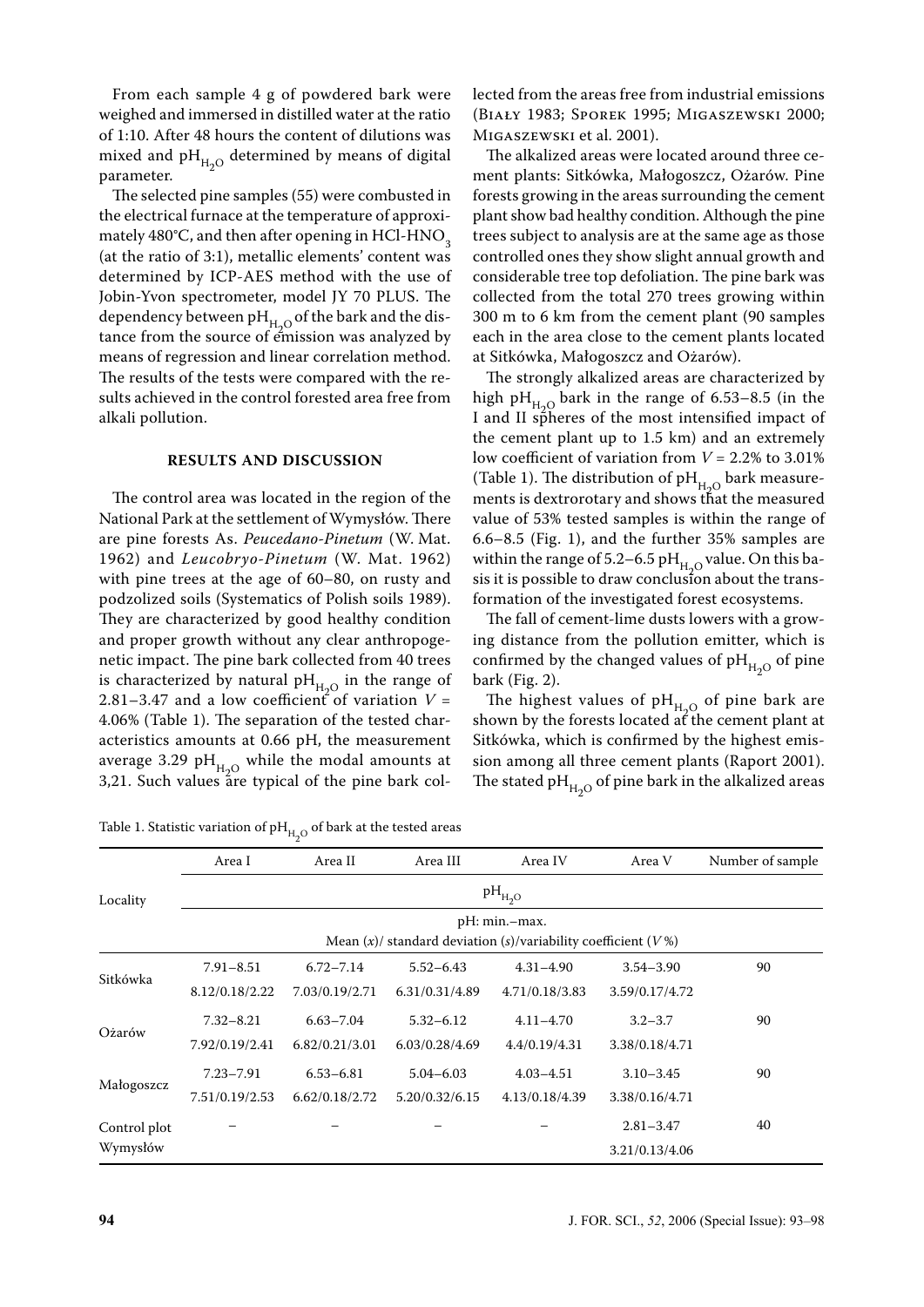

Fig. 1. Distribution of the number of pH measurements of bark at the alkalized areas at the distance to 6 km from the emitters

are 2.5 higher (in logarithmical scale) on average in comparison to the values achieved on the control area.

The values of metallic elements content in the samples of pine bark collected from the alkalized areas show considerable differences between the industrial alkalized areas and the control ones (Table 2).

The content of calcium in pine bark at the alkalized settlements is approximately 10 times higher and it ranges from 21,000 to 51,000 mg/kg at the coefficient of variation of *V* = 27.6%, whereas in the control areas it ranges from 2,400 to 4,900 mg/kg, at the coefficient of variation of 24.5%. Potassium content is within the range of 112–1,500 mg/kg at the alkalized areas (at  $V = 62.3\%$ ), to 30–72 mg/kg at the compared ones  $(V = 28.2\%)$ . Magnesium content in the alkalized pine bark is approximately 10 times higher and it ranges from 620 to 913 mg/kg, and it varies at such a low coefficient of variation 8.9% (Table 2). Similarly the higher values were noticed in case of the other metallic elements except aluminium (Table 2), the content of which was slightly lower and it ranged from 100 to 480 mg/kg (at *V* = 46.8%). The higher values of the standard deviation coefficient (s) and those of the coefficient of variation at the alkalized areas show higher distribution and diversification of results as well as lower stability of the content of the tested elements.

Pine needles are commonly used as a good anthropogenic indicator of air pollution (MOLSKI et al. 1983; DMUCHOWSKI, BYTNEROWICZ 1995; MANNINEN, HUTTUNEN 1995), whereas pine bark was mentioned as a pollution bio-indicator of the air by sour compounds, mainly sulphur and nitrogen (GRODZIŃSKA 1993; MIGASZEWSKI 2000). It turned out to be a good indicator of air pollution by cementlime dust, which was shown by SPOREK's studies (1995). The conducted research in the conditions of the considerably lowered alkali emission confirms the suitability of pine bark to define the borderlines of the cement plants' impact.



Fig. 2. Change of modal value of  $pH_{H_2O}$ of bark at the three alkalized stands close to the cement plants at Sitkówka, Ożarów, Małogoszcz

\*explain: ranges of intensification of the cement plant impact: five (I–V) spheres of alkalization of the forested areas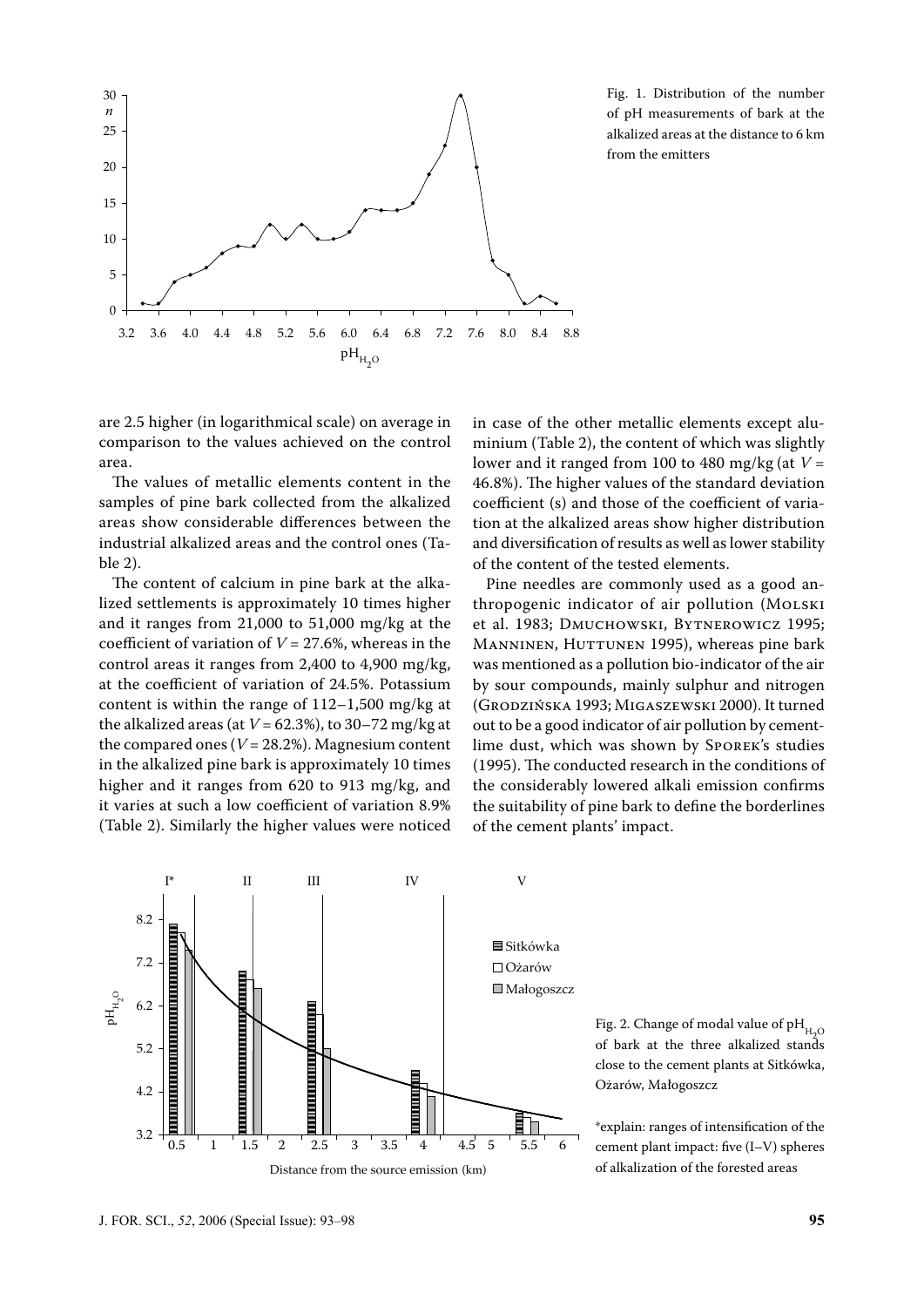| ֖֖֖֖֖֚֚֚֚֚֚֚֚֚֡֬   |
|--------------------|
|                    |
|                    |
|                    |
|                    |
|                    |
|                    |
|                    |
|                    |
|                    |
|                    |
|                    |
|                    |
|                    |
|                    |
|                    |
|                    |
|                    |
|                    |
| $\frac{1}{2}$      |
|                    |
|                    |
| :<br>:<br>:        |
|                    |
|                    |
|                    |
|                    |
| こうこう こうこう          |
|                    |
|                    |
|                    |
|                    |
|                    |
| i<br>$\frac{1}{2}$ |
|                    |
|                    |
|                    |
|                    |
|                    |
|                    |
|                    |
|                    |
|                    |
|                    |
| I                  |
| ì                  |
| I                  |
|                    |
|                    |
| I                  |
|                    |

| Locality, Number  |                                        |       |                             |               |               |               | The metallic elements $\mathrm{mg/kg}$ DM |          |                   |                  |           |          |               |                |
|-------------------|----------------------------------------|-------|-----------------------------|---------------|---------------|---------------|-------------------------------------------|----------|-------------------|------------------|-----------|----------|---------------|----------------|
| of sample $(n)$   | Parameter                              | ⋜     | J                           | ≗             | ⊻             | $\frac{8}{2}$ | Za                                        | Ba       | ්                 | $\sum_{i=1}^{n}$ | БĄ        | 55       | Ë             | $\mathbb{Z}^n$ |
|                   | min.-max.                              |       | $100 - 480$ 21,000 - 51,000 | $320 - 1,400$ | $112 - 1,500$ | $620 - 913$   | $20 - 60$                                 | $5 - 40$ | $8 - 34$          | $24 - 280$       | $21 - 46$ | $7 - 52$ | $9 - 22$      | $38 - 95$      |
| Alkalic area:     | mean                                   | 253.0 | 36,758.3                    | 892.7         | 834.2         | 794.6         | 33.0                                      | 24.5     | 15.8              | 125.8            | 32.8      | 32.5     | 15.3          | 69.0           |
| Sitkówka, Ożarów, | Małogoszcz $n = 45$ standard deviation | 118.4 | 10,139.6                    | 390.9         | 520.1         | 70.9          | 15.1                                      | 13.8     | 8.4               | 95.7             | 7.8       | 18.2     | 4.6           | 20.4           |
|                   | L                                      | 46.8  | 27.6                        | 43.8          | 62.3          | 8.9           | 45.7                                      | 56.3     | 52.8              | 76.1             | 23.8      | 56.1     | 29.9          | 29.5           |
|                   | min.-max.                              |       | $560 - 740$ 2,420 $-4,900$  | 565-711       | $30 - 72$     | $60 - 88$     | $20 - 35$                                 | $2 - 4$  | $6 - 8$           | $65 - 72$        | $37 - 49$ | $8 - 11$ | $15 - 19$     | $26 - 31$      |
| Control plot      | mean                                   | 657.5 | 4,200.0                     | 649.5         | 53.5          | 76.3          | 27.3                                      | 3.0      | 7.0               | 68.3             | 43.8      | 9.5      | 16.5          | 28.8           |
| Wymysłów $n = 10$ | standard deviation                     | 71.5  | 1,030.6                     | 53.5          | 15.1          | $\Xi$         | 54                                        | 0.7      | $\overline{0}$ .7 | 2.6              | 5.0       | Ξ        | $\frac{1}{1}$ | $\ddot{0}$     |
|                   | L                                      | 10.9  | 24.5                        | 8.2           | 28.2          | 14.6          | 19.7                                      | 23.6     | 10.1              | 3.8              | 11.4      | 11.8     | $\Xi$         | 6.7            |

#### **CONCLUSION**

On the basis of fundamental  $\rm pH_{H_{2}O}$  differences five alkali spheres of the forested areas can be determined:

- a) I sphere of extremely strong alkali influence at the distance of 0.8 km from the emitter with  $\rm{pH}_{H_2O}$ <br>of nine bark within 7.2, 8.5. of pine bark within 7.2–8.5;
- b) II sphere of strong alkali influence to the distance of 1,5 km from the emitter with  $pH_{H_2O}$  of pine<br>bark within 6.5, 7.1. bark within 6.5–7.1;
- c) III sphere of lowered alkali influence to the dis tance of 2.5 km from the emitter with  $\rm{pH}_{H_2O}$  of nine bark within  $\rm{5.0}$  6.4. pine bark within 5.0–6.4;
- d) IV ecoton sphere to the distance of 4.5 km from the emitter with p $H_{H_2O}$  of pine bark within<br>4.0, 4.0; 4.0–4.9;
- e) V acidophilus sphere with  $pH_{H_2O}$  of pine bark  $< 3.9.$

This division shows the suitability of  $pH_{H_2O}$  of 2 pine bark as an alkali pollution bio-indicator of the forested environment (SPOREK 1995). In the condi tions of dust pollution there is a shift of  $pH_{H_2O}$  of 2 pine bark from natural acid reaction to neutral and alcaline reaction.

On the basis of the bark reaction it is possible to draw isolines of eutrophic impact in forests, which may be important to evaluate the losses caused by cement dusts and the forest environment. The ex istence of the forest spheres confirms the variable mineral composition of the bark, and first of all the variable content of calcium, magnesium, potassium, aluminium, manganese, zinc and iron as a function of the distance from the emitter and real dust fall.

#### **R e f e r e n c e s**

- BIAŁY K., 1983. Wpływ mineralnego odżywiania sosny po spolitej (*Pinus sylvestris* L.) na jej wzrost w świetle analiz składu chemicznego igieł. Acta University Nicolai Coper nici. Biologia XXIX – Nauki Matematyczno-Przyrodnicze, *63*:122 –170.
- BOROWIEC S., ZABŁOCKI Z., 1983. Wpływ niektórych pyłów przemysłowych na właściwości chemiczne gleb leśnych. Roczniki Gleboznawcze, 24.3. Warszawa: 3–19.
- BRÓŻ E., KOWALKOWSKI A., ŚWIERCZ A., 1992. Zmiany warunków siedliskowych oraz roślinno ści borów sosnowych pod wpływem imisji alkalicznej na terenach Kieleckiego Okręgu Eksploatacji Surowców Węglanowych. In: 49 Zjazd P.T.B. Streszczenia referatów i plakatów. Kielce: 109–110.
- GRODZINSKA K., 1983. Mchy i kora drzew jako czułe wskaźniki skażeń środowiska gazami i pyłami przemysłowymi. In: FABISZEWSKI J. (red.), Bioindykacja skażeń przemy słowych i rolniczych. Wrocław, PAN: 67–86.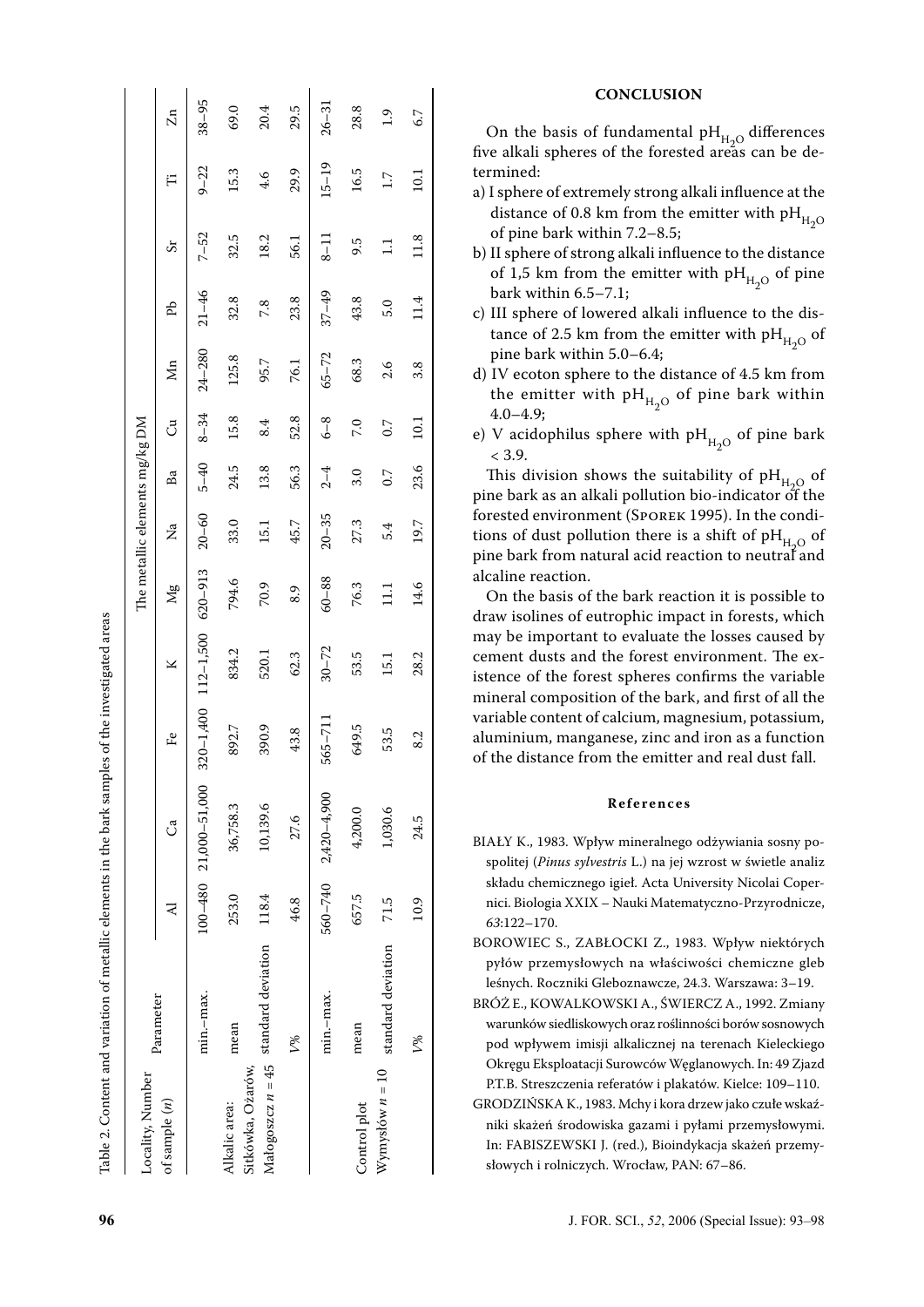- DALE W., BALL J.T., 1991. Environmental pollution and impacts on soils and forest nutrition in North America. In: ZÖTTL H.W., HÜTTL R.F. (eds.), Management of Nutrition in Forests under Stress. Boston, London, Kluwer Academic Publisher: 3–20.
- DAMME M.G., ERNST W.H., 1989. Zanieczyszczenie środowiska substancjami mineralnymi. Warszawa, PWRiL.
- DMUCHOWSKI W., BYTNEROWICZ A., 1995. Monitoring environmental pollution in Poland by chemical analyses of Scots pine (*Pinus sylvestris* L.) needles. Environmental Pollution, *87*: 87–104.
- KREUTZER K., 1995. Effects of forest liming on soil processes. In: NILSSON L.O., HÜTTL R.F., JOHANSSON U.T. (eds.), Nutrient Uptake and Cycling in Forest Ecosystems. Boston, London, Kluwer Academic Publisher: 447–470.
- MANNINEN S., HUTTUNEN S., 1995. Scots pine needles as bioindicators of sulphur deposition. Canadian Journal of Forest Research, *25*: 1559–1569.
- MIGASZEWSKI Z.M., 2000. Wykorzystanie wskaźników roślinnych do oceny zanieczyszczenia powietrza. In: CIEŚLIŃSKI S., KOWALKOWSKI A. (red.), Monografia Świętokrzyskiego Parku Narodowego, Bodzentyn-Kraków: 441–453.
- MIGASZEWSKI Z.M., GAŁUSZKA A., ŚWIERCZ A., KU-CHARZYK J., 2001. Element concentrations in soils, and plants bioindicators in selected habitats of the Holy Cross Mts, Poland. Water, Air, and Soil Pollution, *129*: 369–386.
- MOLSKI B., BYTNEROWICZ A., DMUCHOWSKI W., 1983. Analiza chemiczna igieł sosny zwyczajnej jako metoda oceny zanieczyszczenia środowiska w Polsce. In: FABI-SZEWSKI J. (red.), Bioindykacja skażeń przemysłowych i rolniczych. PAN, Oddział Wrocław, Komitet Nauk o Ziemi: 149–156.
- Raport o stanie środowiska przyrodniczego w woj. Świętokrzyskim w 2000 r., 2001. Kielce, WIOŚ.
- SPOREK K., 1995. Odczyn kory sosny zwyczajnej (*Pinus sylvestris* L.) wskaźnikiem zanieczyszczeń atmosfery pyłami alkalicznymi. Sylwan, *9*: 97–105.
- SYSTEMATICS OF POLISH SOILS, 1989. Roczniki Gleboznawcze, *40*: 1–148.
- ŚWIERCZ A., 1997. Wpływ emisji alkalicznej na gleby i zbiorowiska borowe w Białym Zagłębiu. PAN Oddział w Krakowie, KTN, WSP, Kielce: 1–230.

## **Využití borové kůry pro indikaci úrovně kontaminace ovzduší cementovápenným prachem**

### **A. ŚWIERCZ**

#### *Institute of Geography, Pedagogical Academy, Kielce, Poland*

**ABSTRAKT**: Cílem práce je ukázat využití borové kůry pro indikaci úrovně kontaminace ovzduší cemento-vápenným prachem a stanovit rozsah poškození způsobený cementárnami. Borová kůra byla analyzovaná v lesích kolem cementáren na jihu Polska v okrese Świętokrzyski. Výsledky testu byly srovnány s výsledky získanými z kontrolních ploch bez kontaminace, umístěných v oblasti Národního parku u osady Wymysłów. Silně alkalické oblasti vykazovaly vyšší pH<sub>H2O</sub> v kůře v rozmezí 7,2–8,5 a nízký koeficient změny v% = 2.2. Hodnoty pH<sub>H,O</sub> borové kůry jsou v průměru 2,5krát vyšší než výsledky získané z kontrolních ploch (přirozené pH kůry se pohybuje v rozmezí 2,8–3,5). Na základě měření pH<sub>H-O</sub> bylo stanoveno pět alkalicky ovlivněných lesních oblastí. Existence lesních oblastí potvrdilo proměnlivé minerální složení kůry; nejvíce proměnlivé byly obsahy vápníku, hořčíku, draslíku, hliníku, manganu, zinku a železa. Jejich obsah závisel na vzdálenosti od emitenta a prašného spadu.

**Klíčová slova:** alkalický prach; borová kůra; pH

Cílem práce je ukázat využití borové kůry pro indikaci úrovně kontaminace ovzduší cemento- -vápenným prachem a stanovit rozsah poškození způsobený cementárnami. Borová kůra byla analyzovaná v lesích kolem cementáren na jihu Polska v okrese Świętokrzyski. Výsledky testu byly srovnány s výsledky získanými z kontrolních ploch bez kontaminace, umístěných v oblasti Národního parku u osady Wymysłów. Silně alkalické oblasti vykazovaly vyšší pH<sub>H<sub>O</sub> v kůře v rozmezí 7,2–8,5</sub> a nízký koeficient změny  $v\% = 2.2$ . Hodnoty pH<sub>H-O</sub> borové kůry jsou v průměru 2,5krát vyšší než vý-